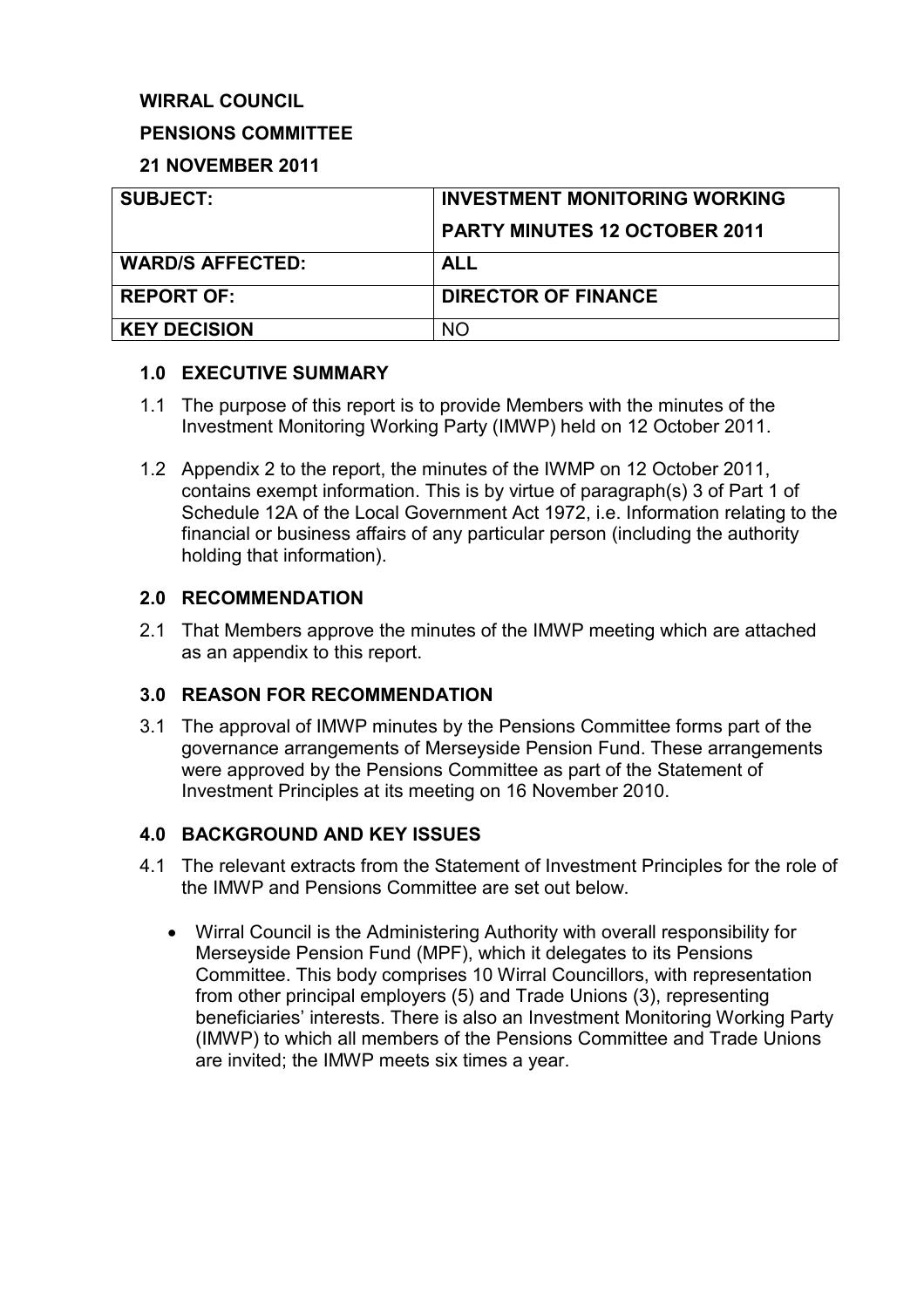- The terms of reference for the Committee, IMWP and the Director of Finance are set out in the scheme of delegation for Wirral Council; the structural and operational details of the delegation are set out in a Governance Policy Statement for Merseyside Pension Fund, which can be viewed at: http://mpfmembers.org.uk/pdf/gov\_policy.pdf
- The Pensions Committee takes strategic decisions on asset allocation, investment manager selection and other high-level investment policy matters and delegates tactical asset allocation and investment monitoring through the IMWP. The IMWP is a deliberative body, acting as a forum where investment issues can be discussed in depth, with the power to make recommendations to Committee. The Director of Finance of Wirral Council (Section 151 Officer) is delegated to implement Committee policy and manage MPF, leading a well qualified and experienced internal team.
- The Committee receives what it considers to be proper advice from officers and, in addition, has appointed an external consultant to provide advice on its high-level investment strategy. The Committee has also appointed an independent adviser to the IMWP, to further inform and support decisionmaking across the breadth of issues that are considered by the IMWP.
- 4.2 The key items arising from the IMWP minutes are.

The noting of presentations from M&G, Schroders and Legal & General .

#### **5.0 RELEVANT RISKS**

5.1 Not relevant for this report.

# **6.0 OTHER OPTIONS CONSIDERED**

6.1 Not relevant for this report.

#### **7.0 CONSULTATION**

7.1 Not relevant for this report

# **8.0 IMPLICATIONS FOR VOLUNTARY, COMMUNITY AND FAITH GROUPS**

8.1 There are no implications arising directly from this report.

# **9.0 RESOURCE IMPLICATIONS: FINANCIAL; IT; STAFFING; AND ASSETS**

9.1 There are no implications arising directly from this report.

#### **10.0 LEGAL IMPLICATIONS**

10.1 There are no implications arising directly from this report.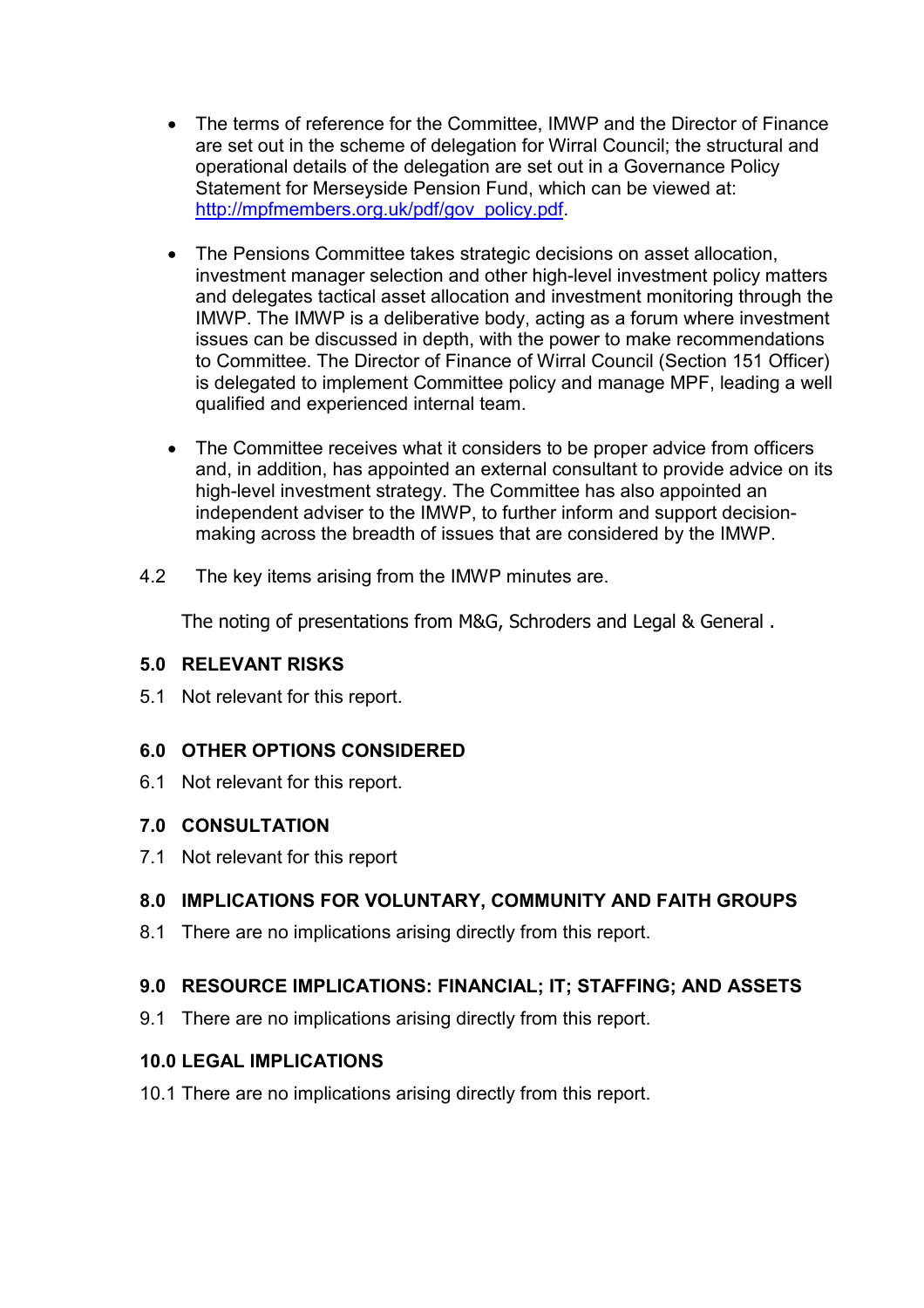## **11.0 EQUALITIES IMPLICATIONS**

- 11.1 Has the potential impact of your proposal(s) been reviewed with regard to equality?
	- (b) No because there is no relevance to equality.

#### **12.0 CARBON REDUCTION IMPLICATIONS**

12.1 There are no carbon usage implications, nor any other relevant environmental issues arising from this report.

## **13.0 PLANNING AND COMMUNITY SAFETY IMPLICATIONS**

13.1 There are no planning or community safety implications arising from this report.

FNCE/254/11

| <b>REPORT AUTHOR:</b> | <b>Paddy Dowdall</b>       |  |
|-----------------------|----------------------------|--|
|                       | <b>Investment Manager</b>  |  |
|                       | telephone: 0151 2421310    |  |
|                       | paddydowdall@wirral.gov.uk |  |

#### **APPENDICES**

*The attendance at the meeting is attached as appendix one to this report The detailed minutes are an exempt appendix two.* 

## **REFERENCE MATERIAL**

No reference material used in the production of this report.

#### **SUBJECT HISTORY (last 3 years)**

| <b>Council Meeting</b>                          | <b>Date</b>             |
|-------------------------------------------------|-------------------------|
| <b>Pensions Committee:</b>                      | <b>16 November 2010</b> |
| <b>Statement of Investment Principles</b>       |                         |
| The IMWP minutes are reported to the subsequent |                         |
| <b>Pensions Committee Meeting.</b>              |                         |